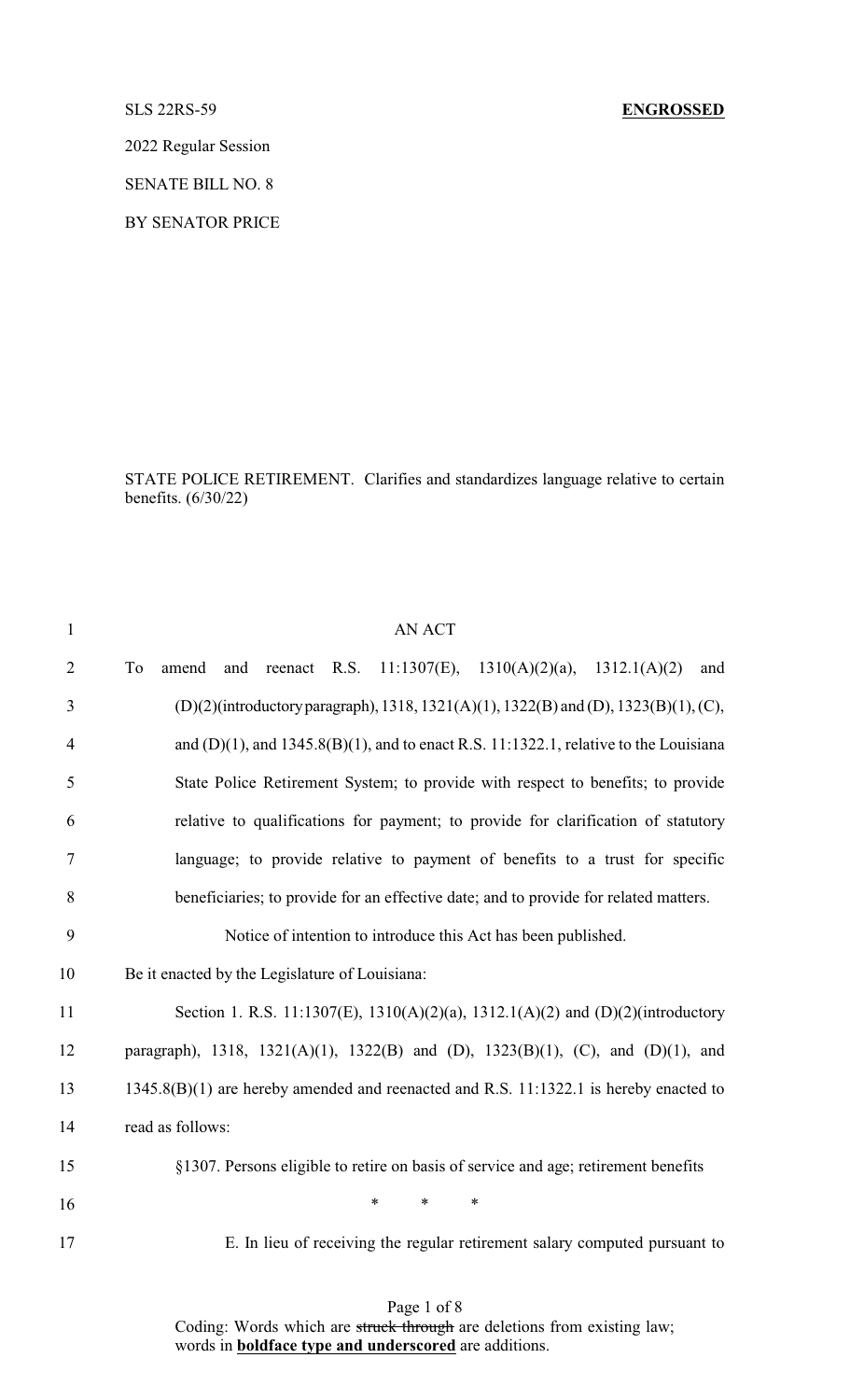| $\mathbf{1}$   | Subsection A of this Section, a member of the system who does not participate in the       |
|----------------|--------------------------------------------------------------------------------------------|
| $\overline{2}$ | Back-Deferred Retirement Option Program provided by the provisions of this                 |
| 3              | Chapter and who is eligible for a regular retirement salary computed pursuant to           |
| $\overline{4}$ | Subsection A of this Section or R.S. 11:1345.4 may elect to receive a reduced              |
| 5              | retirement salary plus an initial benefit, provided the initial benefit, together with the |
| 6              | reduced retirement salary, shall be certified by the actuary to be actuarially             |
| $\tau$         | equivalent to the member's regular retirement salary computed pursuant to                  |
| 8              | Subsection A of this Section or R.S. 11:1345.4. The amount of the initial benefit, as      |
| 9              | determined by the member, shall not exceed an amount equal to the member's                 |
| 10             | maximum monthly retirement salary multiplied by thirty-six. The initial benefit            |
| 11             | shall, at the option of the member, be paid as a lump sum or placed in an interest-        |
| 12             | earning account in accordance with R.S. 11:1312.1(D)(4). Cost-of-living adjustments        |
| 13             | granted by the board of trustees to retirees who elect to receive a reduced retirement     |
| 14             | salary and an initial benefit shall be based only on the reduced retirement salary and     |
| 15             | shall not be based on the initial benefit.                                                 |
| 16             | $\ast$<br>$\ast$<br>∗                                                                      |
| 17             | §1310. Average salary; method of determining                                               |
| 18             | $\ast$<br>*<br>∗<br>A.                                                                     |
| 19             | $(2)(a)$ With respect to persons becoming employed on and after September                  |
| 20             | 8, 1978, and whose first employment making them eligible for membership in one             |
| 21             | of the state systems occurred on or before December 31, 2010, the term "average            |
| 22             | salary" as used in this Chapter for the purpose of determining pension payments and        |
| 23             | retirement is the average salary including any additional pay or salary provided by        |
| 24             | the legislature over and above that set by the Civil Service Commission, received for      |
| 25             | the thirty-six month period ending on the last day of the month immediately                |
|                |                                                                                            |

 **thirty-six successive joined months of employment where interruption of service occurred**, whichever is the greatest. For the purposes of computation, "average

preceding the date of retirement or date of death or for any thirty-six consecutive

months **thirty-six highest months of successive employment, or for the highest**

Page 2 of 8 Coding: Words which are struck through are deletions from existing law; words in **boldface type and underscored** are additions.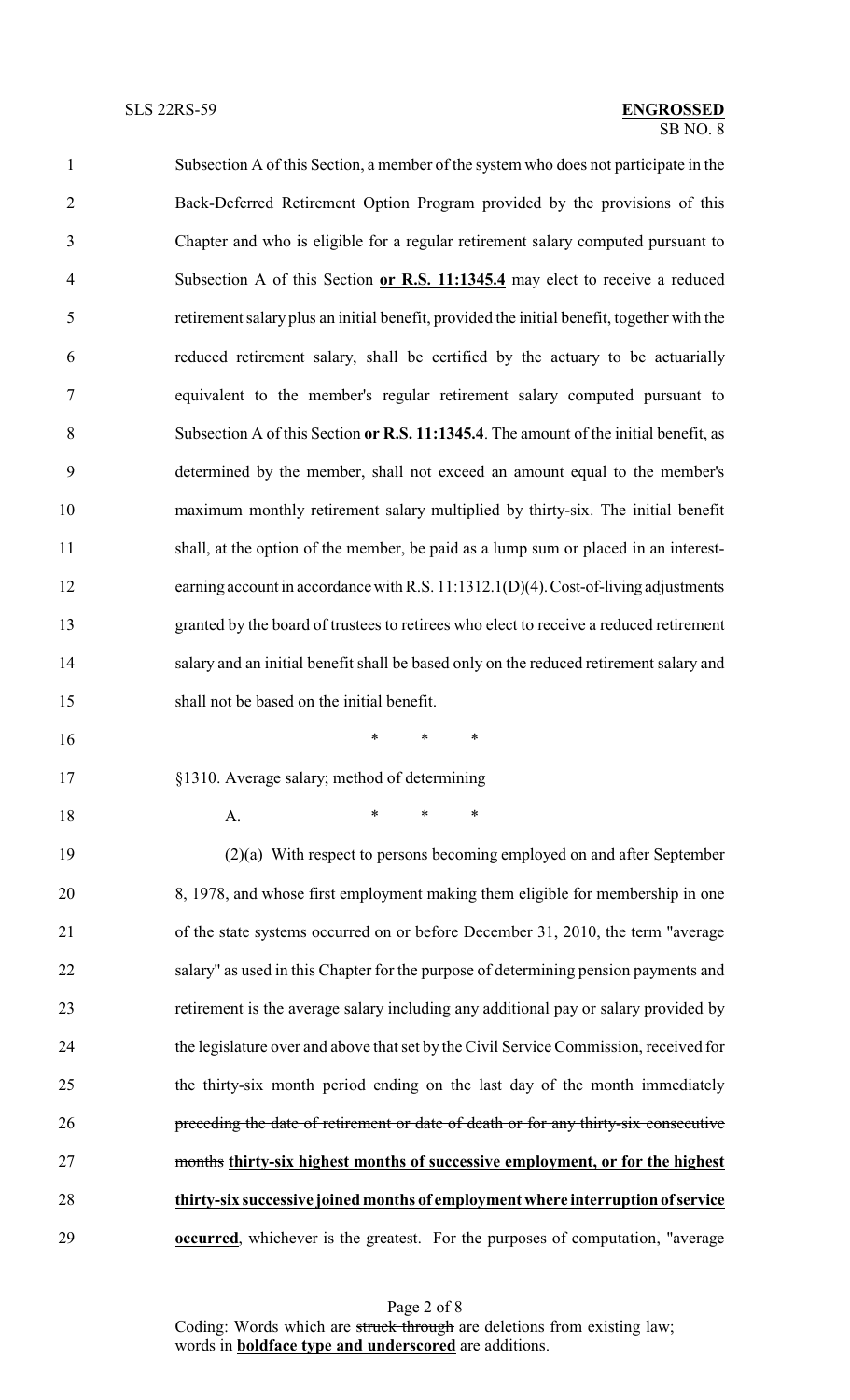| $\mathbf{1}$   | salary" shall not include overtime, expenses, or clothing allowances.                   |
|----------------|-----------------------------------------------------------------------------------------|
| $\overline{2}$ | $\ast$<br>$\ast$<br>$\ast$                                                              |
| 3              | §1312.1. Back-Deferred Retirement Option Program                                        |
| $\overline{4}$ | $\ast$<br>*<br>∗<br>A(1)                                                                |
| 5              | (2) In lieu of receiving a normal retirement benefit pursuant to R.S. 11:1307           |
| 6              | through $1310$ or R. S. 11:1345.4 through 1345.5, an eligible member of the system      |
| 7              | may elect to retire and have his benefits structured, calculated, and paid as provided  |
| 8              | in this Section.                                                                        |
| 9              | $\ast$<br>$\ast$<br>∗                                                                   |
| 10             | $\ast$<br>$\ast$<br>$\ast$<br>D(1)                                                      |
| 11             | (2) The member's Back-DROP monthly benefit shall be calculated pursuant                 |
| 12             | to the provisions applicable for service retirement set forth in R.S. 11:1307 through   |
| 13             | 1310 or R.S. 11:1345.4 through 1345.5, subject to the following conditions:             |
| 14             | $\ast$<br>∗<br>∗                                                                        |
| 15             | §1318. Pension of children with physical or mental disabilities of deceased             |
| 16             | employee hired on or before December 31, 2010                                           |
| 17             | A. Any child of a deceased member whose first employment making him                     |
| 18             | eligible for membership in one of the state systems occurred on or before December      |
| 19             | 31, 2010, whether under or over the age of eighteen years, shall be entitled to the     |
| 20             | same benefits, payable in the same manner as provided by this Chapter for surviving     |
| 21             | spouses, if the child has a total and permanent physical disability or mental           |
| 22             | disability.                                                                             |
| 23             | B. The applicant shall provide adequate proof of <b>total and permanent</b>             |
| 24             | physical or mental disability of such surviving child or children and shall notify the  |
| 25             | board of any subsequent changes in the child's condition. The board may require a       |
| 26             | certified statement of the child's eligibility status at the end of each calendar year. |
| 27             | $\ast$<br>$\ast$<br>$\ast$                                                              |
| 28             | §1321. Surviving spouse remarrying; forfeiture of pension; employees hired on or        |
| 29             | before December 31, 2010                                                                |

Page 3 of 8 Coding: Words which are struck through are deletions from existing law; words in **boldface type and underscored** are additions.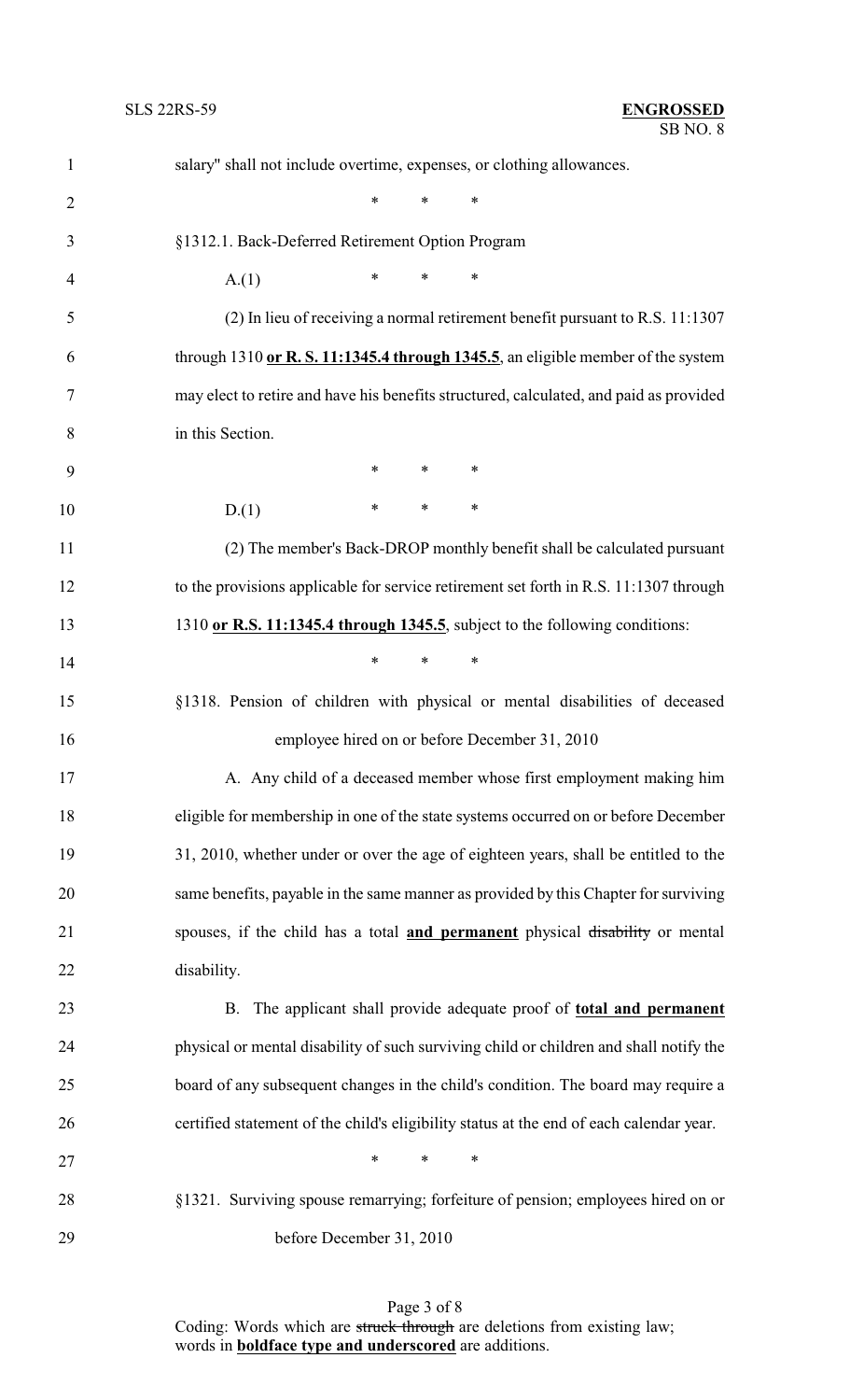## SB NO. 8 SLS 22RS-59 **ENGROSSED**

| $\mathbf{1}$   | A.(1) This Section shall apply to the surviving spouse of any member whose                |  |  |
|----------------|-------------------------------------------------------------------------------------------|--|--|
| $\overline{2}$ | first employment making him eligible for membership in one of the state systems           |  |  |
| 3              | occurred on or before December 31, 2010. If the surviving spouse of a deceased            |  |  |
| 4              | employee remarries while receiving the surviving spouse's pension under the               |  |  |
| 5              | provisions of this Chapter, such spouse thereupon forfeits all rights to the spouse's     |  |  |
| 6              | pension, except as provided in R.S. 11:234.                                               |  |  |
| 7              | *<br>*<br>∗                                                                               |  |  |
| 8              | §1322. Death of former or retired employee hired on or before December 31, 2010;          |  |  |
| 9              | pension payable to survivors                                                              |  |  |
| 10             | $\ast$<br>$\ast$<br>*                                                                     |  |  |
| 11             | B. The surviving spouse of a deceased retired employee shall receive a                    |  |  |
| 12             | pension in an amount equal to the monthly retirement pay that was being paid to the       |  |  |
| 13             | decedent on the date of death, not to exceed one hundred percent of the member's          |  |  |
| 14             | average compensation, provided the surviving spouse was married to the decedent           |  |  |
| 15             | for at least two years prior to the decedent's death.                                     |  |  |
| 16             | $\ast$<br>$\ast$<br>*                                                                     |  |  |
| 17             | D. Remarriage of the surviving spouse acts as a forfeiture of any rights to               |  |  |
| 18             | receive any further benefits hereunder, except as provided in <b>R.S. 11:234 and R.S.</b> |  |  |
| 19             | $11:1321(B)$ .                                                                            |  |  |
| 20             | $\ast$<br>$\ast$<br>$\ast$                                                                |  |  |
| 21             | §1322.1. Children's benefits; payment to trust                                            |  |  |
| 22             | The benefits payable to a child under this Chapter shall be paid to the                   |  |  |
| 23             | person having legal custody of the property of the child, unless a trust created          |  |  |
| 24             | under Louisiana law has been created by the deceased member for the benefit               |  |  |
| 25             | of the child, the terms of the instrument creating the trust so provide and the           |  |  |
| 26             | system has been provided with a certified copy of the trust document, then the            |  |  |
| 27             | survivor benefit shall be paid to the trust under the terms of the trust for              |  |  |
| 28             | addition to the trust property. In the event that the trust is contested by any           |  |  |
| 29             | party, the system shall withhold all survivor benefit payments or deposit them            |  |  |

Page 4 of 8 Coding: Words which are struck through are deletions from existing law; words in **boldface type and underscored** are additions.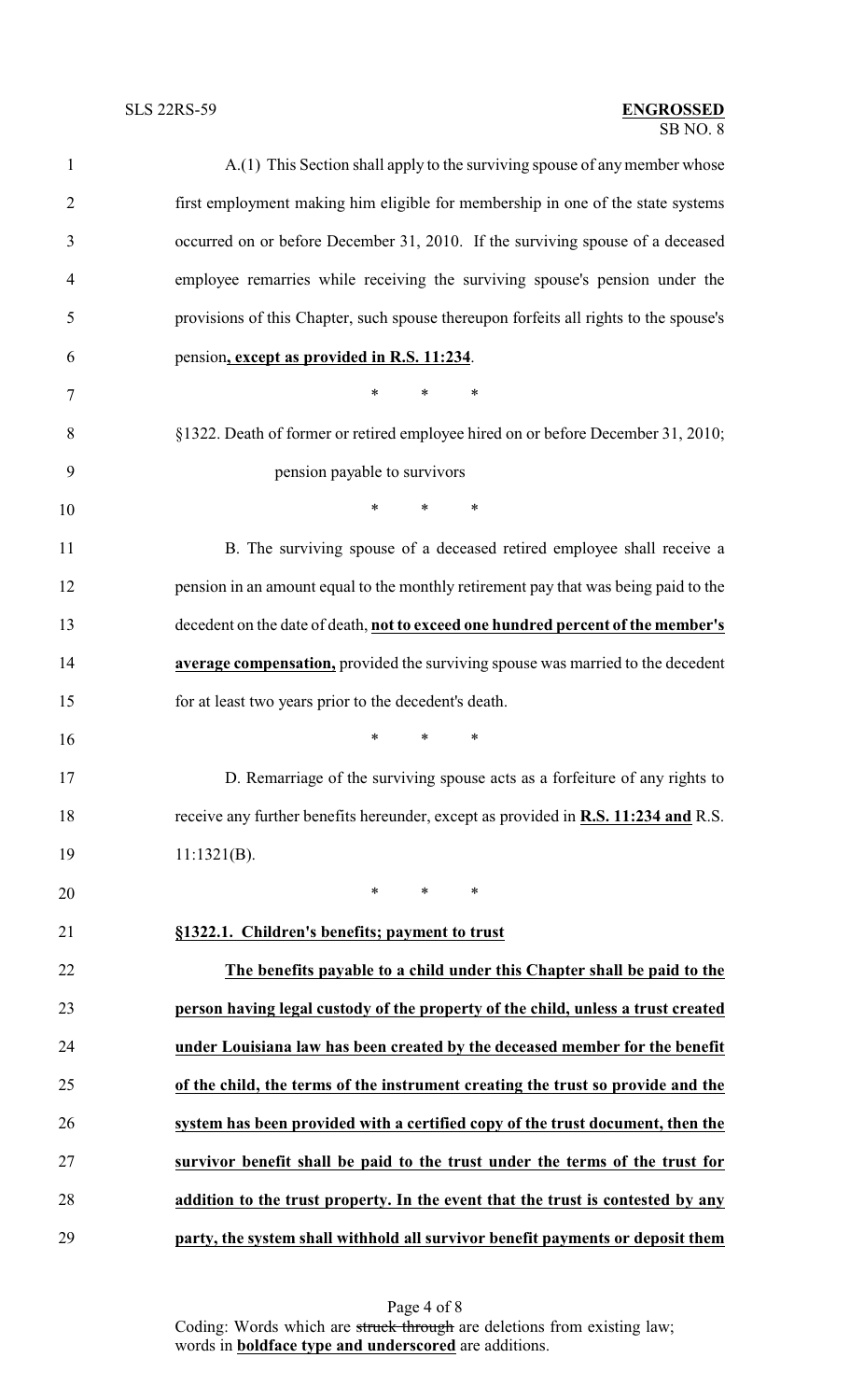| $\mathbf{1}$   | in the registry of the court if a concursus proceeding is filed, until there is a final        |
|----------------|------------------------------------------------------------------------------------------------|
| $\overline{2}$ | binding legal agreement or judgment regarding the proper payment of the                        |
| 3              | survivor benefits.                                                                             |
| $\overline{4}$ | §1323. Death of employee not in performance of duty; employees hired on or after               |
| 5              | January 1, 2011                                                                                |
| 6              | $\ast$<br>$\ast$<br>$\ast$                                                                     |
| 7              | $B(1)$ A surviving spouse with a minor child or child with a <b>total and</b>                  |
| 8              | <b>permanent</b> physical <b>or mental</b> disability, or a child with a mental disability, or |
| 9              | children shall be paid per month, for so long as one or more children remain eligible          |
| 10             | for benefits under Subsection C of this Section, fifty percent of the benefit to which         |
| 11             | the member would have been entitled if he had retired on the date of his death using           |
| 12             | the member's applicable accrual rate regardless of years of service or age, or six             |
| 13             | hundred dollars per month, whichever is greater, provided the deceased member was              |
| 14             | an active member at the time of death and had five or more years of service credit,            |
| 15             | at least two years of which were earned immediately prior to death or provided the             |
| 16             | deceased member had twenty or more years of service credit regardless of when                  |
| 17             | earned or whether the deceased member was in active service at the time of death.              |
| 18             | $\ast$<br>$\ast$<br>*                                                                          |
| 19             | $C(1)$ In addition to the amount payable in accordance with Subsection B of                    |
| 20             | this Section, for the benefit of the surviving minor child, or children, there shall be        |
| 21             | paid for each such child <del>, subject to a maximum of two children,</del> per month fifty    |
| 22             | percent of the benefit to which a spouse would be entitled under Subsection B of this          |
| 23             | Section. Benefits shall be payable to such children even if no spouse eligible for             |
| 24             | survivor benefits is present, provided the member had at least five years of service           |
| 25             | credit. Benefits for a child shall cease when the child is no longer a minor child as          |
| 26             | defined by this Chapter. No surviving minor child shall receive more than one                  |
| 27             | survivor's benefit at any one time. If two benefits are applicable, only the larger shall      |
| 28             | be paid.                                                                                       |
| 29             | $(2)(a)$ In addition to the amount payable in accordance with Subsection B of                  |

Page 5 of 8 Coding: Words which are struck through are deletions from existing law; words in **boldface type and underscored** are additions.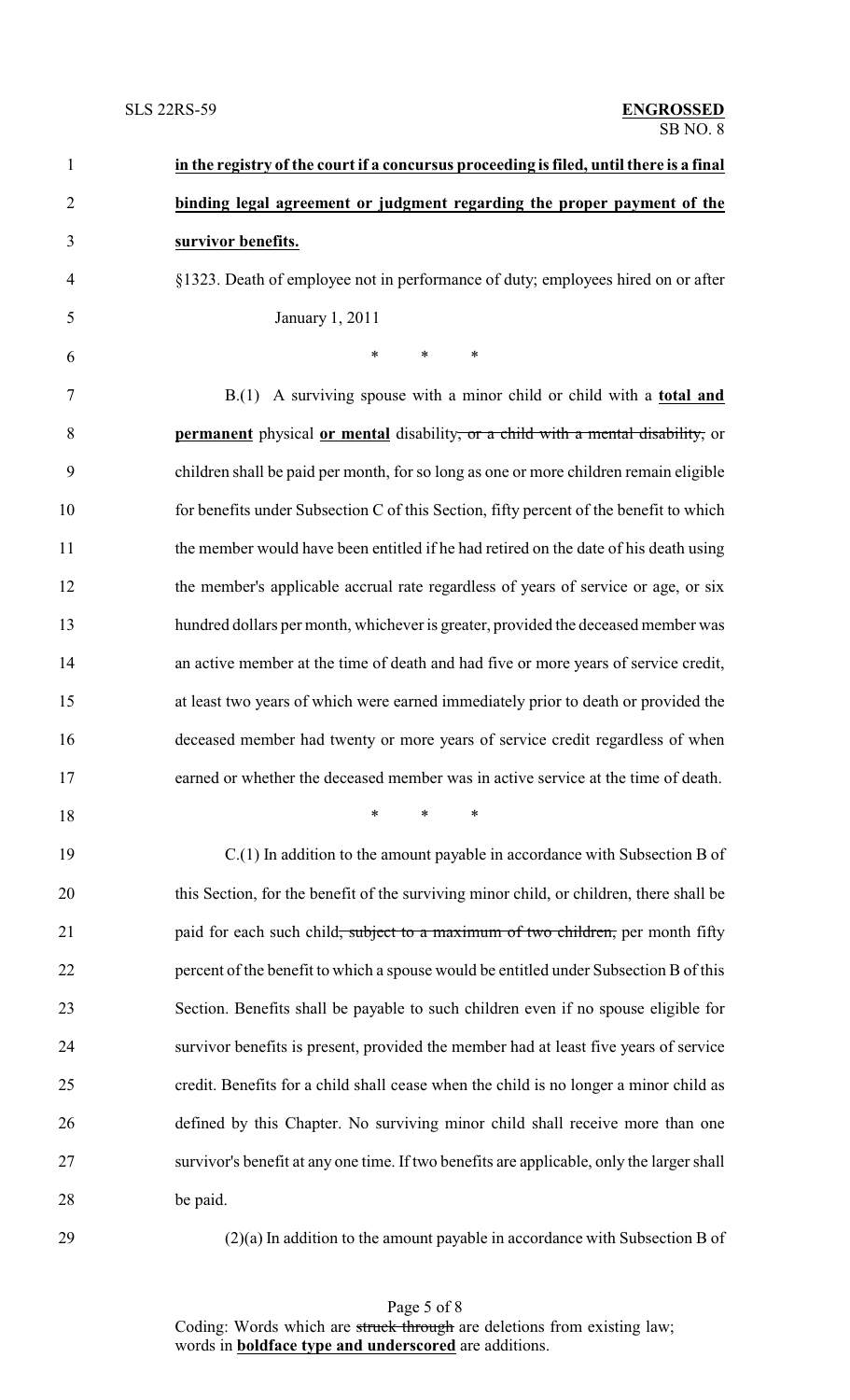this Section, any surviving child of a deceased member, whether under or over the age of eighteen years, shall be entitled to the same benefits, payable in the same manner, as are provided by this Section for minor children, if the child has a total **and permanent** physical disability or mental disability, and had such disability at the time of the death of the member and is dependent upon the surviving spouse or other legal guardian.

 (b) The applicant shall provide adequate proof of physical or mental disability of such surviving child or children and shall notify the board of any subsequent changes in the child's condition to such an extent that the child is no longer dependent upon the surviving spouse or legal guardian and any changes in the assistance being received from other state agencies. The board may require a certified statement of the child's eligibility status at the end of each calendar year.

 **(3) In no event shall the benefits payable under this Subsection be more than the benefit payable under Subsection B of this Section. In the event that more than two children are eligible for a benefit under this Subsection, the eligible children shall share equally in the benefit.**

 D.(1) A surviving spouse without a minor child or a child with a **total and permanent** physical **or mental** disability, or a child with a mental disability, or children shall be paid per month, for the remainder of his life, a benefit based on years of service that the member had earned to the date of his death using the applicable accrual rate, or six hundred dollars per month, whichever is greater, provided the surviving spouse had been married to the deceased member for at least one year prior to death, and provided the deceased member was an active member at the time of death and had ten or more years of service credit, at least two years of which were earned immediately prior to death or provided the deceased member had twenty or more years of service credit regardless of when earned or whether the deceased member was in active service at the time of death.

**\*** \* \* \*

§1345.8. Survivors' benefit for members killed in the line of duty; death by an

Page 6 of 8 Coding: Words which are struck through are deletions from existing law; words in **boldface type and underscored** are additions.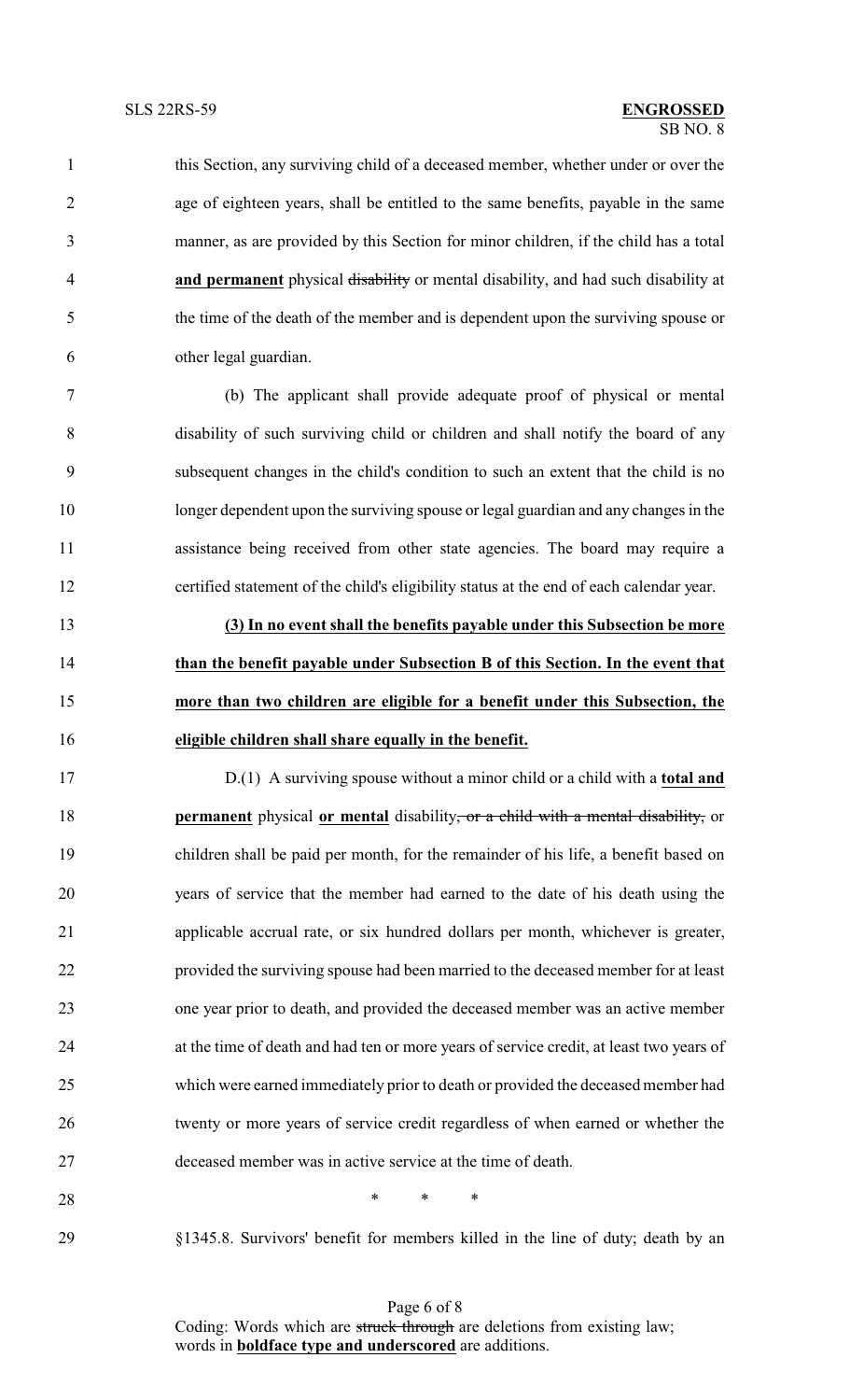intentional act of violence 2  $*$  \* \* \* B.(1) If the member has a surviving spouse, a child or children who are minors, have a **total and permanent physical or mental** disability, or are mentally incapacitated, or both a surviving spouse and a child or children, the amount of the total benefit shall equal eighty percent of the member's average compensation. The benefit shall be shared equally by the surviving spouse and any children. When a child who neither has a disability nor is mentally incapacitated **does not have a total and permanent physical or mental disability** no longer meets the definition of minor child under R.S. 11:1301, his benefit shall cease, and the remaining beneficiaries shall have their shares adjusted accordingly. 12 **\*** \* \* \* Section 2. This Act shall become effective on June 30, 2022; if vetoed by the

14 governor and subsequently approved by the legislature, this Act shall become effective on 15 June 30, 2022, or on the day following such approval by the legislature, whichever is earlier.

> The original instrument was prepared by Angela Lockett-De Jean. The following digest, which does not constitute a part of the legislative instrument, was prepared by LG Sullivan.

|                | <b>DIGEST</b>        |       |
|----------------|----------------------|-------|
| SB 8 Engrossed | 2022 Regular Session | Price |

Present law provides for two subplans in the Louisiana State Police Retirement System (State Police): the "old" plan for those employed by December 31, 2010, and the "new" plan for those employed January 1, 2011, or thereafter.

Proposed law retains present law.

Present law allows a system member in either subplan who is eligible to retire to elect to receive a lump sum and a reduced monthly benefit in lieu of receiving the regular monthly benefit. Provides two methods for computing the lump sum and the reduced monthly benefit: an initial benefit option (IBO) or a Back-Deferred Retirement Option (Back-DROP).

Proposed law retains present law. Adds references to present law benefit computation.

Present law provides for a 36-month "average salary" to be used in calculating benefits in the old plan.

Proposed law retains present law and clarifies that the 36 months to be used are the 36 successive or joined months with the highest average salary.

Present law provides for survivor benefits to be paid to certain spouses and children of

Page 7 of 8 Coding: Words which are struck through are deletions from existing law; words in **boldface type and underscored** are additions.